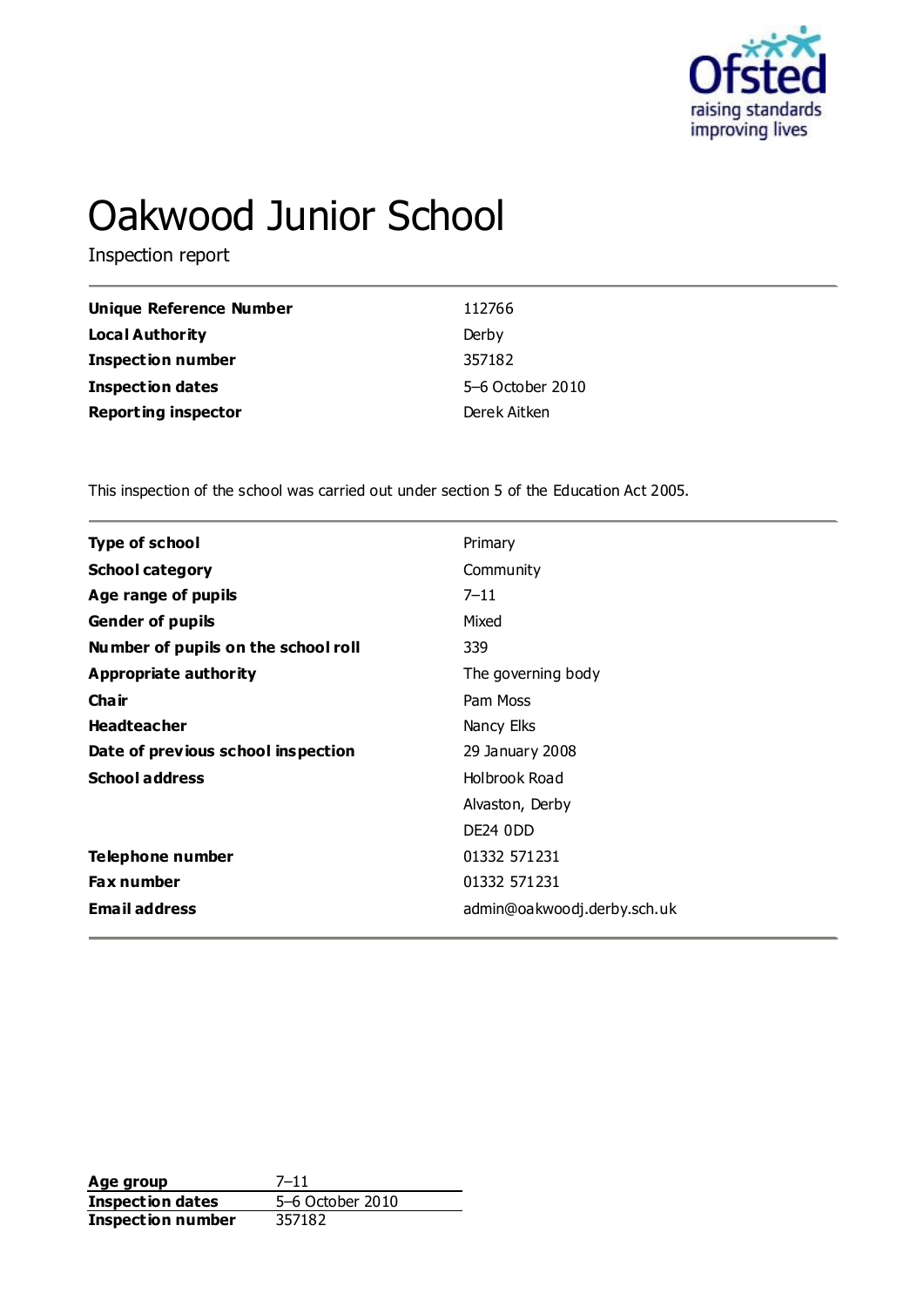The Office for Standards in Education, Children's Services and Skills (Ofsted) regulates and inspects to achieve excellence in the care of children and young people, and in education and skills for learners of all ages. It regulates and inspects childcare and children's social care, and inspects the Children and Family Court Advisory Support Service (Cafcass), schools, colleges, initial teacher training, work-based learning and skills training, adult and community learning, and education and training in prisons and other secure establishments. It assesses council children's services, and inspects services for looked after children, safeguarding and child protection.

Further copies of this report are obtainable from the school. Under the Education Act 2005, the school must provide a copy of this report free of charge to certain categories of people. A charge not exceeding the full cost of reproduction may be made for any other copies supplied.

If you would like a copy of this document in a different format, such as large print or Braille, please telephone 0300 1234 234, or email **[enquiries@ofsted.gov.uk](mailto:enquiries@ofsted.gov.uk)**.

You may copy all or parts of this document for non-commercial educational purposes, as long as you give details of the source and date of publication and do not alter the documentation in any way.

To receive regular email alerts about new publications, including survey reports and school inspection reports, please visit our website and go to 'Subscribe'.

Royal Exchange Buildings St Ann's Square Manchester M2 7LA T: 0300 1234 234 Textphone: 0161 618 8524 E: **[enquiries@ofsted.gov.uk](mailto:enquiries@ofsted.gov.uk)**

W: **[www.ofsted.gov.uk](http://www.ofsted.gov.uk/)**

© Crown copyright 2010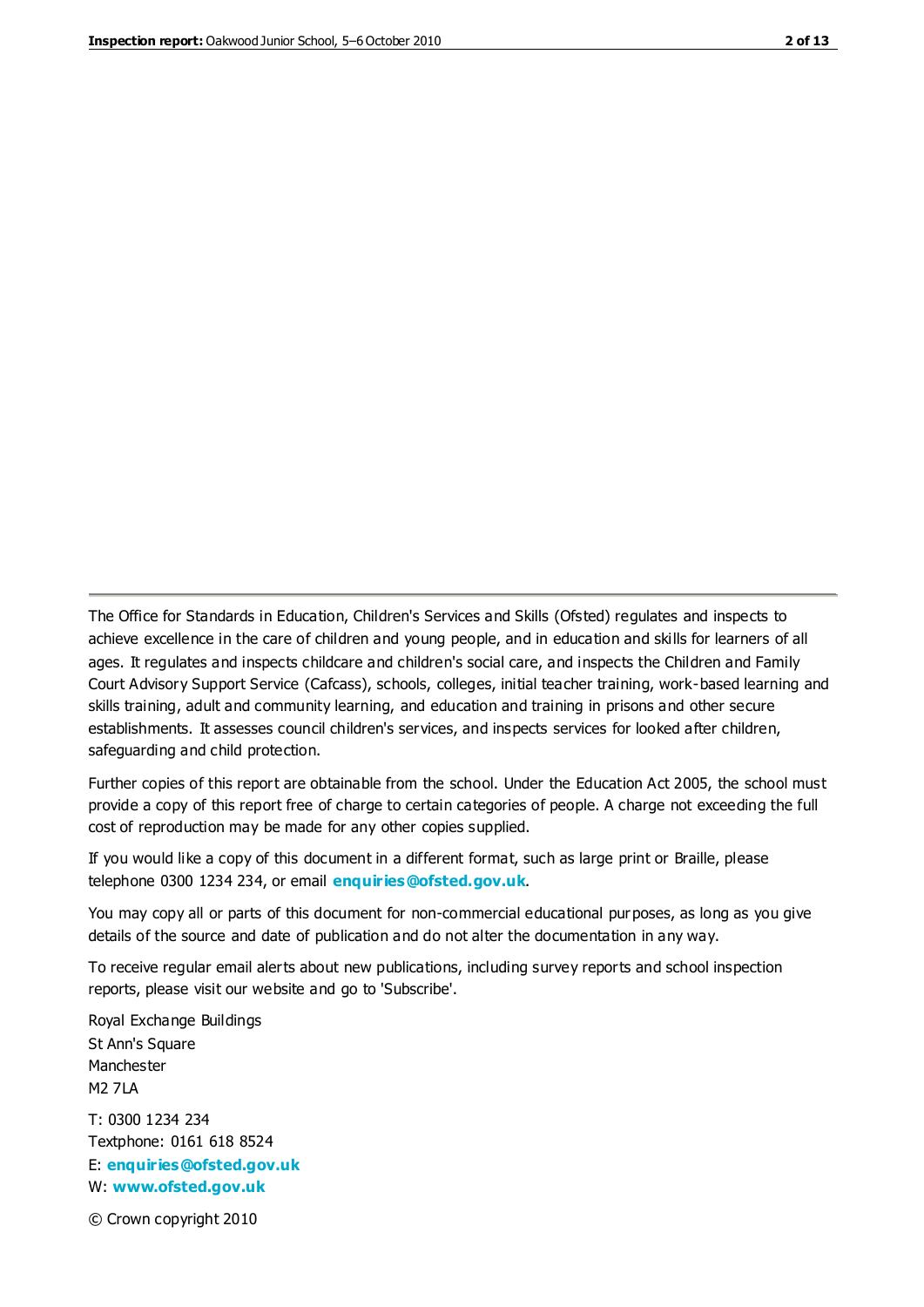# **Introduction**

This inspection was carried out by three additional inspectors. Thirteen teachers were observed teaching 15 lessons. In addition, inspectors sampled six lessons taken by teaching assistants, which included focused support for pupils with special educational needs and/or disabilities. Meetings were held with governors, staff and groups of pupils, and discussions were held with a few parents and carers. The inspectors observed the school's work, and looked at documents, including policies and procedures relating to the safeguarding of pupils, self-evaluation records and assessment information. The inspectors analysed questionnaires from 78 parents and carers, 90 pupils and 10 staff.

The inspection team reviewed many aspects of the school's work. It looked in detail at the following.

- $\blacksquare$  How good the attainment and progress is of girls in mathematics.
- The impact of programmes to support the achievement of pupils with special educational needs and/or disabilities.
- $\blacksquare$  The extent to which pupils aware of diverse cultures.
- The impact of the school's 'learning to learn' approaches on outcomes for pupils.

# **Information about the school**

Oakwood is a larger than average, suburban school. Most pupils are of White British origin. The percentage of pupils known to be eligible for free school meals is above average. The proportion of pupils with special educational needs and/or disabilities is also above average. Most of these pupils have moderate learning difficulties. The school has Healthy Schools status and holds several other awards including Eco Schools Green Flag and Artsmark (Gold).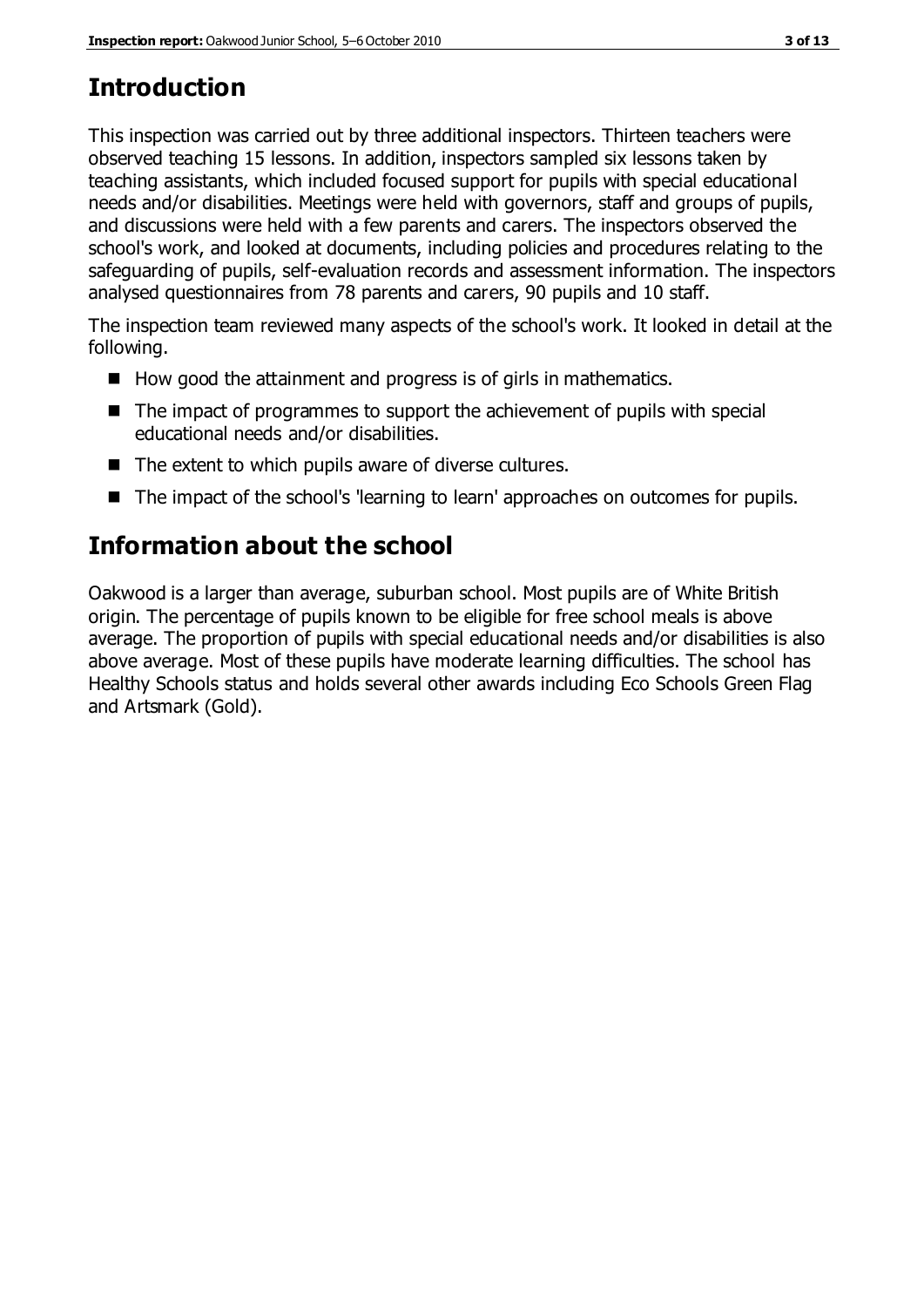**Inspection grades: 1 is outstanding, 2 is good, 3 is satisfactory, and 4 is inadequate** Please turn to the glossary for a description of the grades and inspection terms

# **Inspection judgements**

| Overall effectiveness: how good is the school?  | $\overline{\mathbf{2}}$ |
|-------------------------------------------------|-------------------------|
|                                                 |                         |
| The school's capacity for sustained improvement | $\overline{2}$          |

## **Main findings**

Oakwood is a good school. Attainment in English. Mathematics and science in Year 6, while remaining average overall, have risen since it was last inspected. This continuing improvement is underpinned by good teaching, pupils' highly positive attitudes towards learning and very effective leadership and management. Pupils' overall achievement and outcomes are good and this means that Oakwood prepares pupils well for the next stages of their lives.

While academic standards are rising, some weaknesses in pupils' recording and calculation skills occasionally dent their confidence and hold back their progress when they carry out problem-solving tasks in mathematics. Pupils' handwriting has improved, but many pupils are prone to making basic spelling errors. The school's 'learning to learn' strategy is skilfully interwoven into practice in the classroom and, consequently, pupils do their best to live up to the school's motto of 'We love learning'. Pupils respond well to the challenges set by their teachers with whom they enjoy excellent relationships. While teaching is consistently good, there is sometimes too much input by teachers in the longer lessons and a consequent drop in the pace of pupils' learning. Pupils' welfare needs are met exceptionally well and, as a result, pupils have an excellent sense of security and wellbeing in school. While there are many strengths in pupils' moral and social development, pupils' awareness of cultural diversity is only satisfactory. The school is reorganising its academic support programmes with a view to staff intervening at an earlier stage to boost pupils' learning. It is too early to assess the impact of this change.

The capacity of the school to improve further is good. The issues identified at the last inspection have been successfully resolved. Systems are well embedded and procedures are applied very consistently. This has enabled the school to manage well the discontinuity caused by the current maternity leaves, although this has entailed some compromises to long-term strategic planning. The staff's high expectations are reflected in good teamwork and well-organised self-evaluation processes. Although the school pursues several avenues which contribute to the national and global aspects of community cohesion, these strands have not yet been drawn together into

a focused plan.

## **What does the school need to do to improve further?**

- Raise pupils' attainment in mathematics and writing by:
	- improving pupils' recording and calculation skills to enable all pupils to tackle problem-solving tasks with greater confidence and accuracy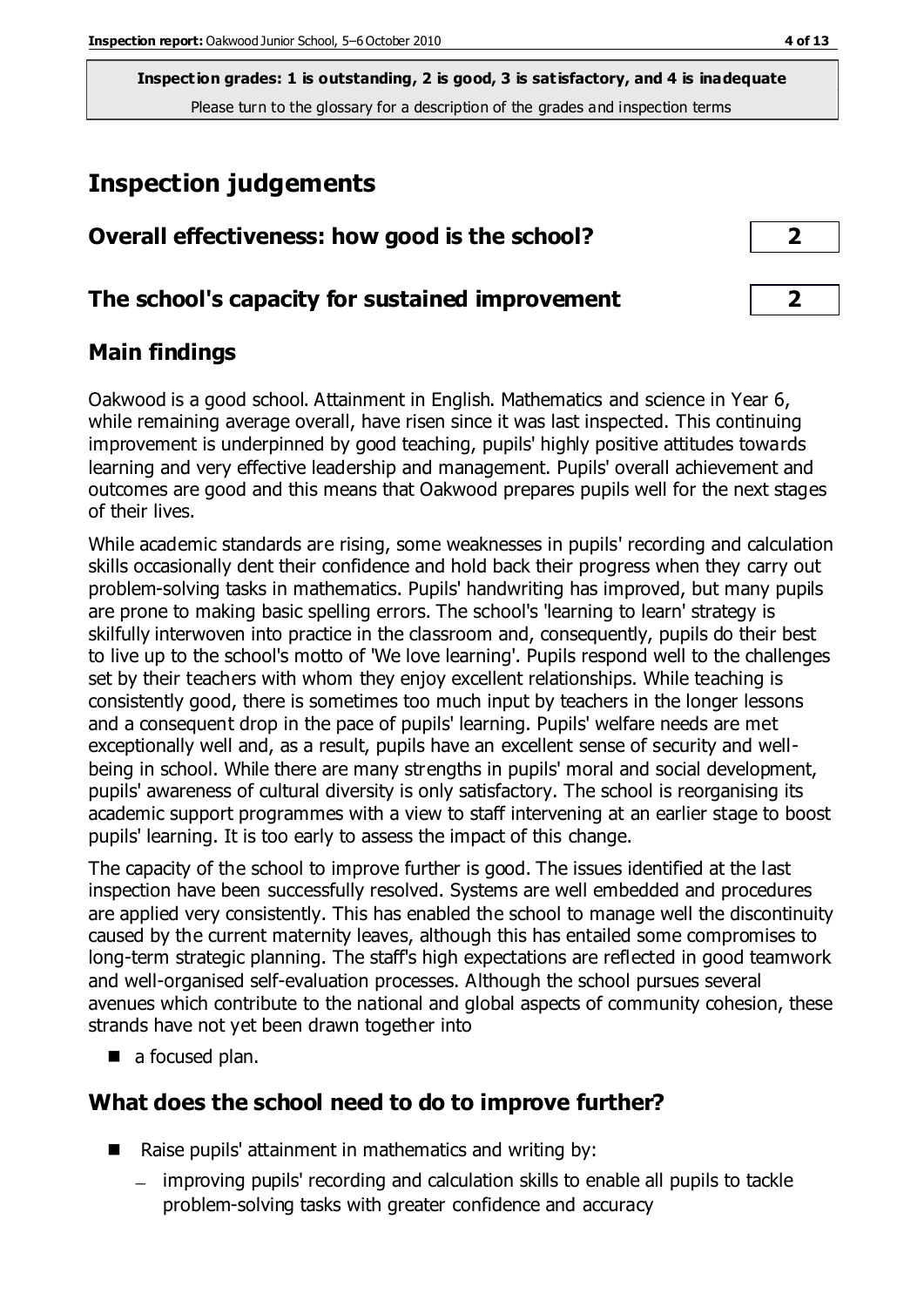**Inspection grades: 1 is outstanding, 2 is good, 3 is satisfactory, and 4 is inadequate** Please turn to the glossary for a description of the grades and inspection terms

- $-$  ensuring that the school's emergent initiatives to improve pupils' spelling are fully embedded
- Ensure that teachers always maintain a brisk pace to pupils' learning in the longer lessons
- Enhance pupils' awareness of diverse cultures by:
	- providing them with more opportunities to celebrate diversity within the local area
	- implementing a focused plan to promote the national and global aspects of community cohesion.

## **Outcomes for individuals and groups of pupils 2**

Pupils' achievement is good. Pupils' attainment in English, mathematics and science when they join Year 3 has historically been below average. By Year 6 pupils' attainment is average in all subjects, but improving steadily. In 2010 the school gained its best ever results, with boys achieving particularly well at the higher level in mathematics. Pupils achieve well in reading but girls achieve slightly less well in mathematics. Although pupils enjoy complex problem-solving challenges, boys have the edge in motivation. Their greater willingness to take risks in exploring different solutions was demonstrated in a fast-moving lesson in Year 6. Sometimes, however, pupils' pursuit of solutions is impeded by basic errors in recording information and in addition and multiplication. By contrast, girls' writing is a little better than boys', because they make more productive use of opportunities to write independently. Pupils with special educational needs and/or disabilities make good progress overall, and especially where pupils are withdrawn from the classroom for short, concentrated periods to improve their basic skills or motivation. For example, the motivation of boys in Year 5 was significantly enhanced through the opportunity to experiment with patterns while making coil clay pots.

Pupils' positive attitudes and hard-working approach are key factors in their enjoyment of learning. Their faces light up when their teachers mention the word 'challenge' and they understand fully how the behavioural choices they make will affect their learning. They conduct themselves well around school and sometimes in lessons their behaviour is impeccable. They say that they feel safe in school, because they all get on so well with each other and they have a very secure awareness of stranger danger and the potential hazards of internet use. Pupils take part keenly in a wide range of physical activities, for example, dance, after the end of the school day. They have a good knowledge of healthy lifestyles, as reflected in the school's awards and most make healthy food choices. Pupils support their local community and school well as junior wardens, school councillors, ecotroopers and as 'bosses' collecting eggs from the chicken-pen. Their spiritual, moral, social and cultural development is good overall, but not yet outstanding as there are some gaps in their awareness of diverse cultures. Pupils' regular attendance, collaborative skills and good achievement set them up well for their future lives.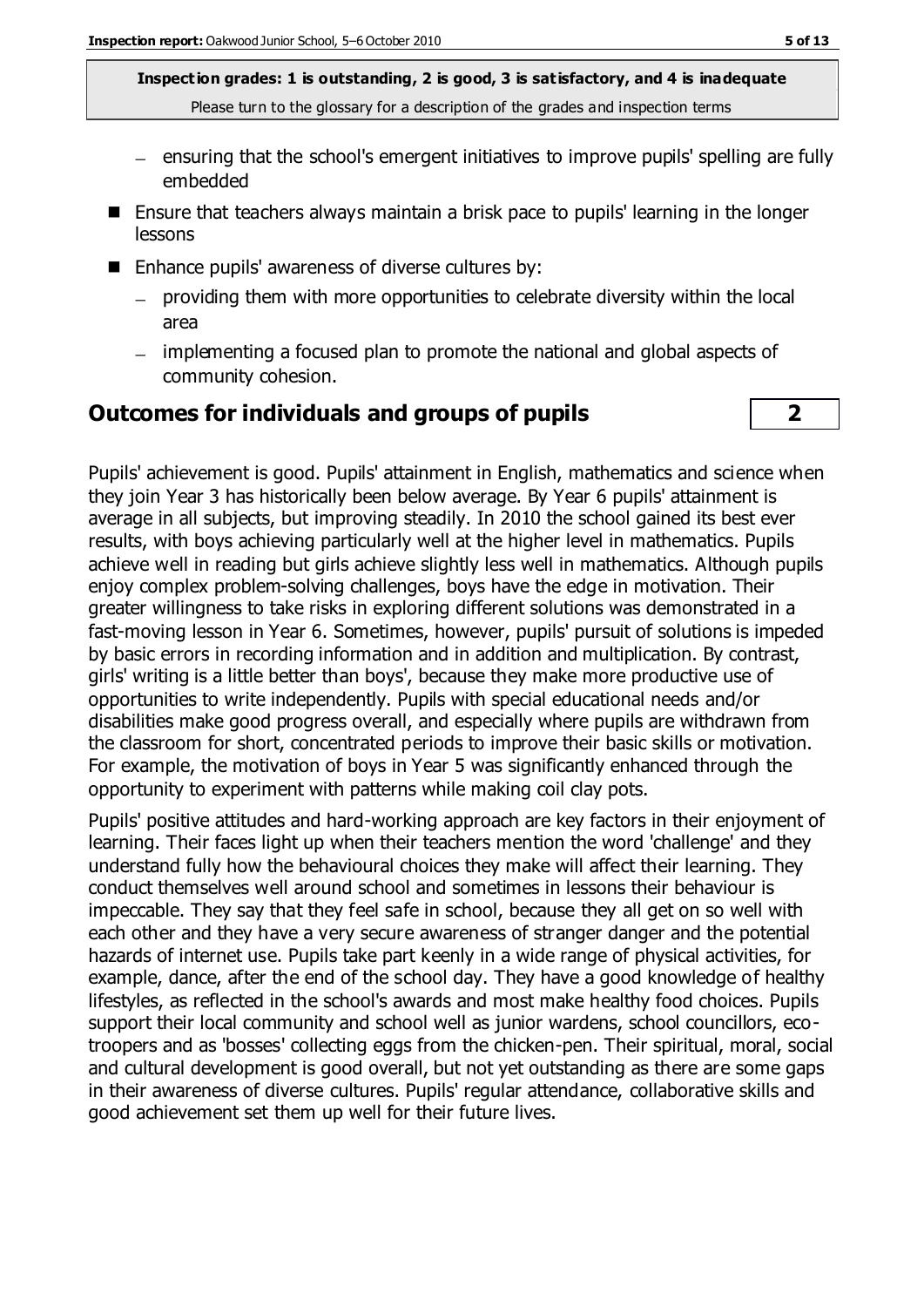# **Inspection grades: 1 is outstanding, 2 is good, 3 is satisfactory, and 4 is inadequate**

Please turn to the glossary for a description of the grades and inspection terms

#### These are the grades for pupils' outcomes

| Pupils' achievement and the extent to which they enjoy their learning                                                     | 2              |
|---------------------------------------------------------------------------------------------------------------------------|----------------|
| Taking into account:<br>Pupils' attainment <sup>1</sup>                                                                   | 3              |
| The quality of pupils' learning and their progress                                                                        | $\mathcal{P}$  |
| The quality of learning for pupils with special educational needs and/or disabilities<br>and their progress               | 2              |
| The extent to which pupils feel safe                                                                                      | 1              |
| Pupils' behaviour                                                                                                         | 2              |
| The extent to which pupils adopt healthy lifestyles                                                                       | 2              |
| The extent to which pupils contribute to the school and wider community                                                   | $\overline{2}$ |
| The extent to which pupils develop workplace and other skills that will contribute to<br>their future economic well-being |                |
| Taking into account:<br>Pupils' attendance <sup>1</sup>                                                                   | $\mathfrak{D}$ |
| The extent of pupils' spiritual, moral, social and cultural development                                                   | $\overline{2}$ |

<sup>1</sup> The grades for attainment and attendance are: 1 is high; 2 is above average; 3 is broadly average; and 4 is low

## **How effective is the provision?**

Teaching has several strengths. Most lessons proceed at a good pace, because assessment is used well to link planning closely to pupils' prior learning. This planning is adapted well to meet the needs of pupils of varying abilities. Teachers' strong expectations for pupils' progress are reflected in their precise, challenging questioning which provides ample opportunities for pupils to reflect on their learning and explain their thinking. Teachers apply 'learning to learn' techniques systematically so that pupils develop academic and personal skills at a good rate. Teachers make particularly effective use of paired partner routines and lesson summaries both to direct pupils' learning and to boost their confidence. On some occasions, the teacher talks too much, particularly in the longer lessons, which slows the pace of pupils' learning. Mostly, teaching assistants are deployed well but, on occasion, they are not sufficiently involved in supporting pupils' learning during lesson starters. Teachers' oral feedback and marking point clearly to how pupils can improve their work. The school's plans to improve pupils' spelling are well judged, because not enough emphasis is placed currently on correcting simple errors.

The curriculum is well matched to pupils' needs. The 'learning to learn' strategy forges a strong sense of communal enterprise and teamwork and promotes pupils' enjoyment of school exceptionally well. Good use is made of partner schools and specialist expertise, for example, in art and music, to provide enriching experiences for pupils. Subjects are expertly linked to provide motivating and interesting activities for pupils and practical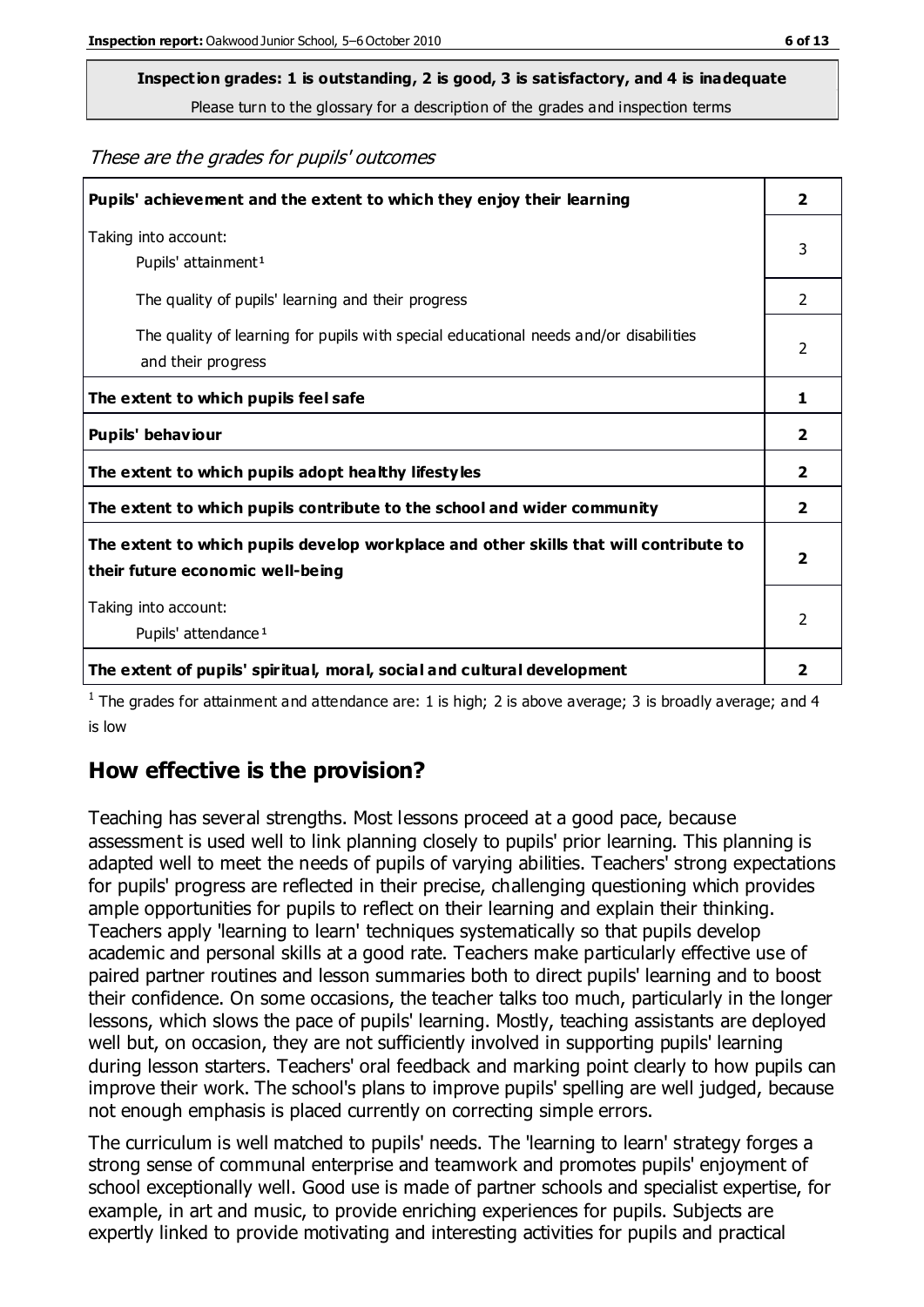#### **Inspection grades: 1 is outstanding, 2 is good, 3 is satisfactory, and 4 is inadequate** Please turn to the glossary for a description of the grades and inspection terms

contexts for their learning. For example, details from Anne Frank's life are referenced to prompt emergent diary writing for pupils in Year 6. School leaders monitor and review the curriculum carefully, but a few initiatives, including plans to boost girls' achievement in mathematics, are at a relatively early stage of development.

Children are well known by the staff and they are entirely confident that they can approach an adult for help, for example, through the regularly monitored 'worry box'. The learning mentors play a significant role in supporting pupils with emotional and social problems and in developing parents' and carers' skills and confidence to help their children. Excellent transition arrangements underpin pupils' progress at all stages in their school career, as reflected, for example, in the quality of relationships amongst the new pupils in Year 3. Provision for pupils with special educational needs and/or disabilities is good overall. Leaders are still exploring how best to deploy teaching assistants in the light of recent staff changes, for example, to address the underachievement of a few pupils in mathematics. Attendance is promoted effectively and lateness monitored closely by the learning mentors to ensure the school meets its attendance targets.

| The quality of teaching                                                                                    |  |
|------------------------------------------------------------------------------------------------------------|--|
| Taking into account:<br>The use of assessment to support learning                                          |  |
| The extent to which the curriculum meets pupils' needs, including, where relevant,<br>through partnerships |  |
| The effectiveness of care, guidance and support                                                            |  |

These are the grades for the quality of provision

## **How effective are leadership and management?**

Leaders and managers at all levels have adapted well to the challenges posed by the current discontinuity in staffing. Well-embedded systems, consistent practice and clear expectations have helped new colleagues to find their feet quickly and minimised disruption to pupils' progress. Leaders have made sensible decisions to concentrate on a reduced range of priorities, which are currently at varying stages of development. Leadership of the curriculum is very effective as subjects are monitored well, for example, through work scrutinies. Whole-school priorities are clearly identified and followed up thoroughly. Lesson observations conducted by senior leaders are detailed, but do not always focus sufficiently on the learning of different groups of pupils.

The school promotes equal opportunities and tackles discrimination well, as reflected, for example, in the good progress of its more able pupils and pupils of minority ethnic origin. The governing body undertakes a wide range of monitoring activities to enable it to support and challenge the staff very effectively. It carries out its obligations for safeguarding well through a sub-committee solely established for this purpose. Community cohesion is promoted satisfactorily as the school's intentions for developing wider national and global links have yet to be fully implemented.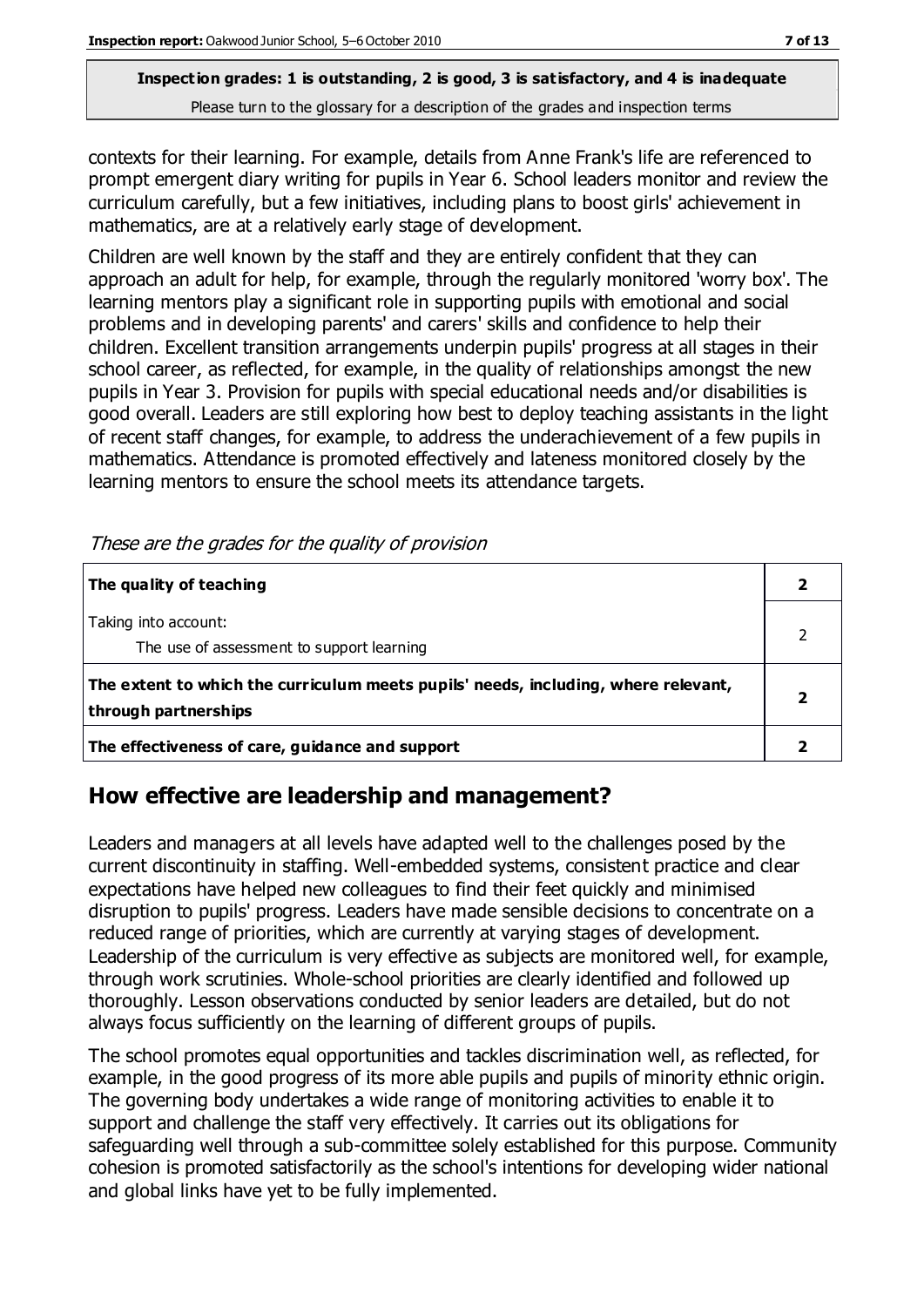**Inspection grades: 1 is outstanding, 2 is good, 3 is satisfactory, and 4 is inadequate**

Please turn to the glossary for a description of the grades and inspection terms

These are the grades for leadership and management

| The effectiveness of leadership and management in embedding ambition and driving<br><b>improvement</b>                                                           | $\overline{\mathbf{2}}$ |
|------------------------------------------------------------------------------------------------------------------------------------------------------------------|-------------------------|
| Taking into account:<br>The leadership and management of teaching and learning                                                                                   | 2                       |
| The effectiveness of the governing body in challenging and supporting the<br>school so that weaknesses are tackled decisively and statutory responsibilities met | 2                       |
| The effectiveness of the school's engagement with parents and carers                                                                                             | 2                       |
| The effectiveness of partnerships in promoting learning and well-being                                                                                           | 2                       |
| The effectiveness with which the school promotes equality of opportunity and tackles<br>discrimination                                                           | $\overline{\mathbf{2}}$ |
| The effectiveness of safeguarding procedures                                                                                                                     | 2                       |
| The effectiveness with which the school promotes community cohesion                                                                                              | 3                       |
| The effectiveness with which the school deploys resources to achieve value for money                                                                             | 2                       |

#### **Views of parents and carers**

Inspection questionnaires were returned on behalf of just under one quarter of the pupils registered at the school. Almost all parents and carers were complimentary about the school's work, praising in particular its happy and caring environment. Parents and carers were unanimous in the view that their children are safe at school. There was no common theme to the very few negative points made. Inspectors entirely endorse parents' and carers' very positive views.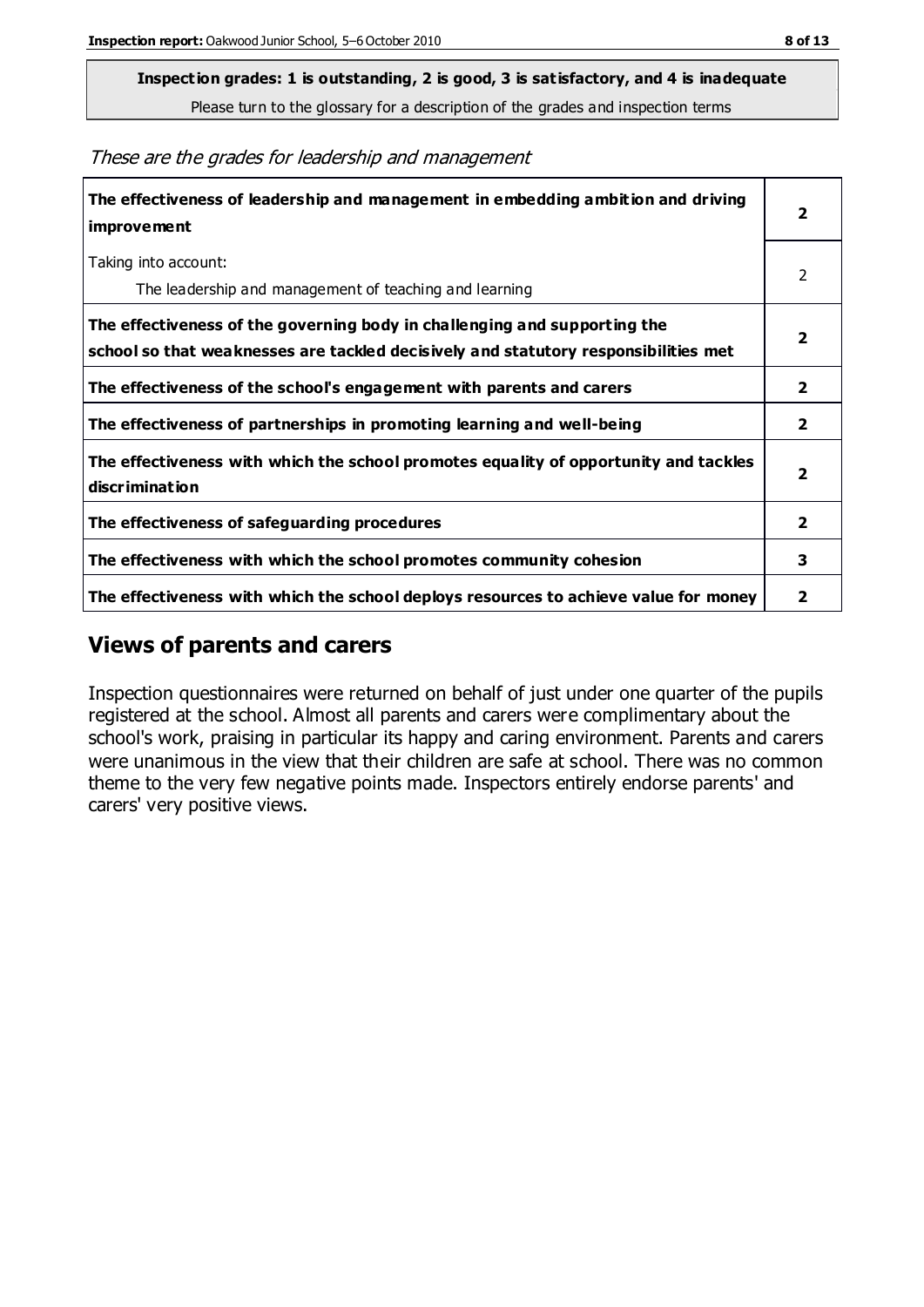#### **Responses from parents and carers to Ofsted's questionnaire**

Ofsted invited all the registered parents and carers of pupils registered at Oakwood Junior School to complete a questionnaire about their views of the school.

In the questionnaire, parents and carers were asked to record how strongly they agreed with 13 statements about the school. The inspection team received 78 completed questionnaires by the end of the on-site inspection. In total, there are 339 pupils registered at the school.

| <b>Statements</b>                                                                                                                                                                                                                                       | <b>Strongly</b><br>agree |               | Agree        |               | <b>Disagree</b> |                | <b>Strongly</b><br>disagree |               |
|---------------------------------------------------------------------------------------------------------------------------------------------------------------------------------------------------------------------------------------------------------|--------------------------|---------------|--------------|---------------|-----------------|----------------|-----------------------------|---------------|
|                                                                                                                                                                                                                                                         | <b>Total</b>             | $\frac{0}{0}$ | <b>Total</b> | $\frac{0}{0}$ | <b>Total</b>    | $\frac{0}{0}$  | <b>Total</b>                | $\frac{0}{0}$ |
| My child enjoys school                                                                                                                                                                                                                                  | 49                       | 63            | 27           | 35            | $\overline{2}$  | 3              | $\mathbf 0$                 | $\mathbf 0$   |
| The school keeps my child<br>safe                                                                                                                                                                                                                       | 53                       | 68            | 24           | 31            | 0               | 0              | $\mathbf 0$                 | $\mathbf 0$   |
| My school informs me about<br>my child's progress                                                                                                                                                                                                       | 35                       | 45            | 34           | 44            | 7               | 9              | $\mathbf 0$                 | $\mathbf 0$   |
| My child is making enough<br>progress at this school                                                                                                                                                                                                    | 40                       | 51            | 30           | 38            | 6               | 8              | 0                           | $\mathbf 0$   |
| The teaching is good at this<br>school                                                                                                                                                                                                                  | 42                       | 54            | 29           | 37            | 4               | 5              | $\mathbf 0$                 | $\mathbf 0$   |
| The school helps me to<br>support my child's learning                                                                                                                                                                                                   | 39                       | 50            | 36           | 46            | $\mathbf{1}$    | $\mathbf{1}$   | $\mathbf 0$                 | $\mathbf 0$   |
| The school helps my child to<br>have a healthy lifestyle                                                                                                                                                                                                | 35                       | 45            | 39           | 50            | 4               | 5              | $\mathbf 0$                 | $\mathbf 0$   |
| The school makes sure that<br>my child is well prepared for<br>the future (for example<br>changing year group,<br>changing school, and for<br>children who are finishing<br>school, entering further or<br>higher education, or entering<br>employment) | 35                       | 45            | 37           | 47            | $\mathbf{1}$    | 1              | $\mathbf 0$                 | $\mathbf 0$   |
| The school meets my child's<br>particular needs                                                                                                                                                                                                         | 38                       | 49            | 36           | 46            | 3               | 4              | $\mathbf 0$                 | $\mathbf 0$   |
| The school deals effectively<br>with unacceptable behaviour                                                                                                                                                                                             | 40                       | 51            | 31           | 40            | 3               | 4              | 0                           | 0             |
| The school takes account of<br>my suggestions and concerns                                                                                                                                                                                              | 30                       | 38            | 40           | 51            | 4               | 5              | 0                           | 0             |
| The school is led and<br>managed effectively                                                                                                                                                                                                            | 42                       | 54            | 27           | 35            | 3               | $\overline{4}$ | $\overline{2}$              | 3             |
| Overall, I am happy with my<br>child's experience at this<br>school                                                                                                                                                                                     | 45                       | 58            | 29           | 37            | 3               | $\overline{4}$ | $\mathbf 0$                 | $\mathbf 0$   |

The table above summarises the responses that parents and carers made to each statement. The percentages indicate the proportion of parents and carers giving that response out of the total number of completed questionnaires. Where one or more parents and carers chose not to answer a particular question, the percentages will not add up to 100%.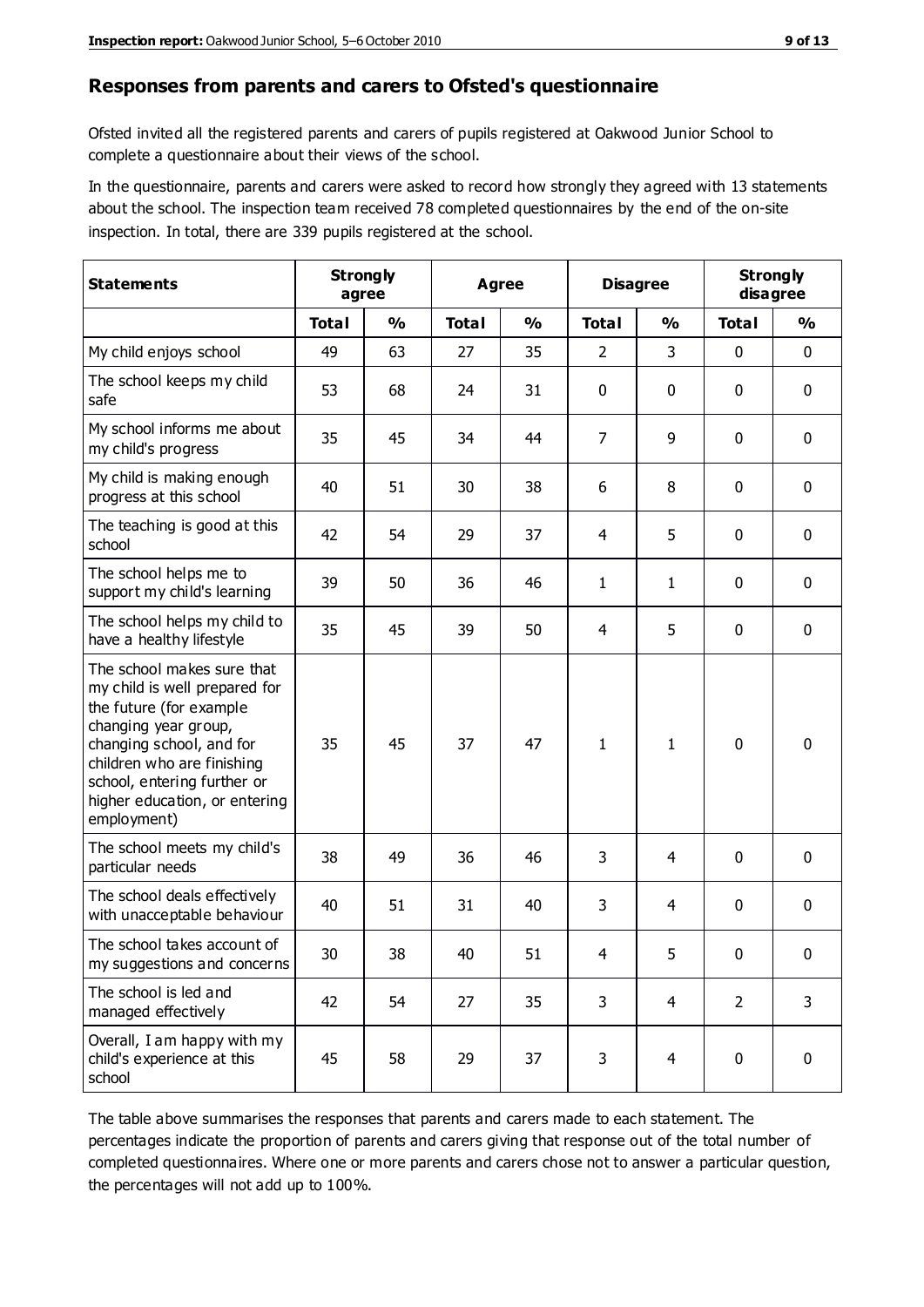## **Glossary**

| Grade   | <b>Judgement</b> | <b>Description</b>                                                                                                                                                                                                            |
|---------|------------------|-------------------------------------------------------------------------------------------------------------------------------------------------------------------------------------------------------------------------------|
| Grade 1 | Outstanding      | These features are highly effective. An outstanding school<br>provides exceptionally well for all its pupils' needs.                                                                                                          |
| Grade 2 | Good             | These are very positive features of a school. A school that<br>is good is serving its pupils well.                                                                                                                            |
| Grade 3 | Satisfactory     | These features are of reasonable quality. A satisfactory<br>school is providing adequately for its pupils.                                                                                                                    |
| Grade 4 | Inadequate       | These features are not of an acceptable standard. An<br>inadequate school needs to make significant improvement<br>in order to meet the needs of its pupils. Ofsted inspectors<br>will make further visits until it improves. |

#### **What inspection judgements mean**

#### **Overall effectiveness of schools**

|                       | Overall effectiveness judgement (percentage of schools) |      |                     |                   |
|-----------------------|---------------------------------------------------------|------|---------------------|-------------------|
| <b>Type of school</b> | <b>Outstanding</b>                                      | Good | <b>Satisfactory</b> | <b>Inadequate</b> |
| Nursery schools       | 58                                                      | 36   | 4                   | 2                 |
| Primary schools       | 8                                                       | 43   | 40                  | 9                 |
| Secondary schools     | 10                                                      | 35   | 42                  | 13                |
| Sixth forms           | 13                                                      | 39   | 45                  | 3                 |
| Special schools       | 33                                                      | 42   | 20                  | 4                 |
| Pupil referral units  | 18                                                      | 40   | 29                  | 12                |
| All schools           | 11                                                      | 42   | 38                  | 9                 |

New school inspection arrangements were introduced on 1 September 2009. This means that inspectors now make some additional judgements that were not made previously.

The data in the table above are for the period 1 September 2009 to 31 March 2010 and are the most recently published data available (see **[www.ofsted.gov.uk](http://www.ofsted.gov.uk/)**). Please note that the sample of schools inspected during the autumn and spring terms 2009/10 was not representative of all schools nationally, as weaker schools are inspected more frequently than good or outstanding schools.

Percentages are rounded and do not always add exactly to 100. Secondary school figures include those that have sixth forms, and sixth form figures include only the data specifically for sixth form inspection judgements.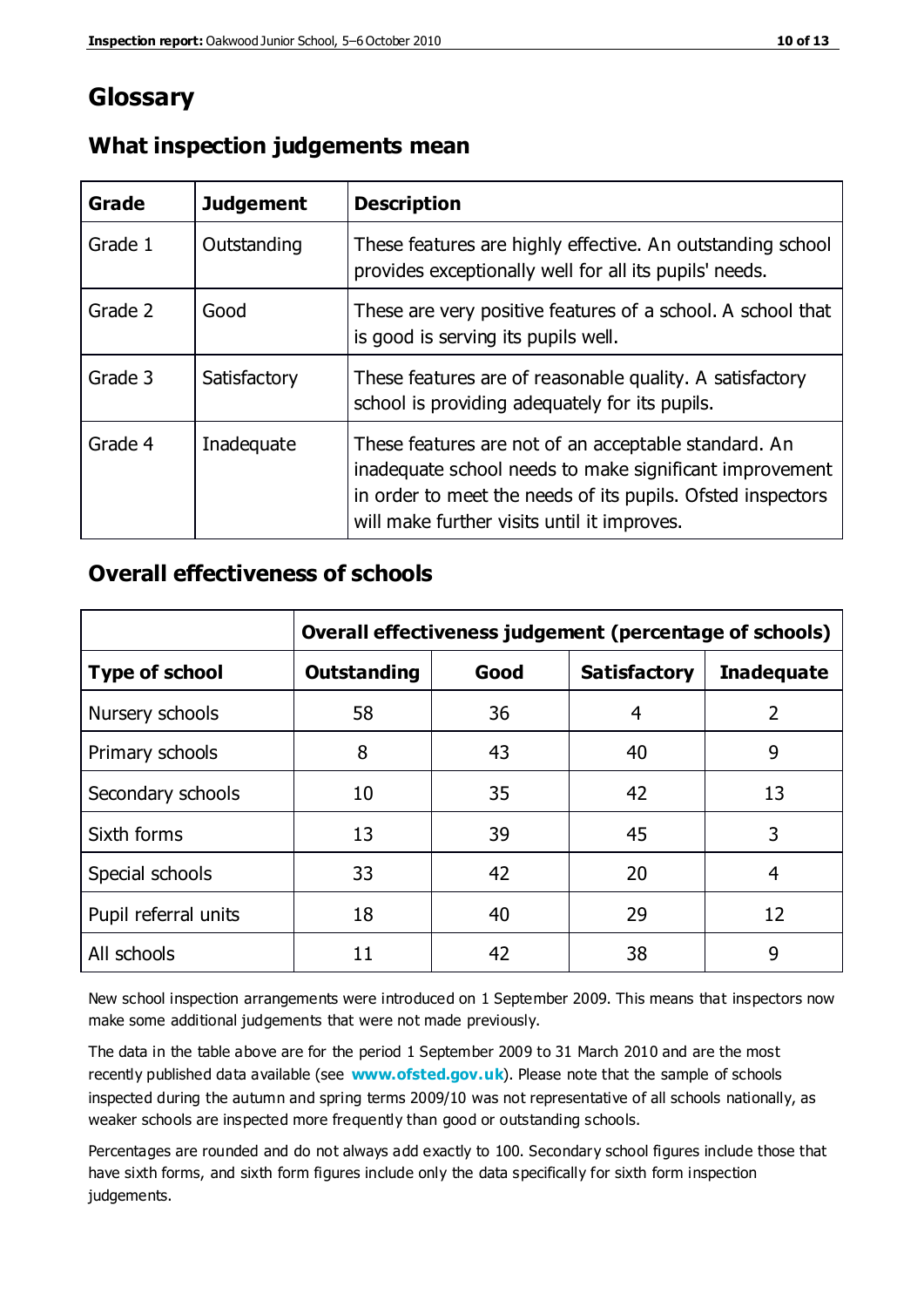# **Common terminology used by inspectors**

| Achievement:                  | the progress and success of a pupil in their learning,<br>development or training.                                                                                                                                                          |  |  |
|-------------------------------|---------------------------------------------------------------------------------------------------------------------------------------------------------------------------------------------------------------------------------------------|--|--|
| Attainment:                   | the standard of the pupils' work shown by test and<br>examination results and in lessons.                                                                                                                                                   |  |  |
| Capacity to improve:          | the proven ability of the school to continue<br>improving. Inspectors base this judgement on what<br>the school has accomplished so far and on the quality<br>of its systems to maintain improvement.                                       |  |  |
| Leadership and management:    | the contribution of all the staff with responsibilities,<br>not just the headteacher, to identifying priorities,<br>directing and motivating staff and running the school.                                                                  |  |  |
| Learning:                     | how well pupils acquire knowledge, develop their<br>understanding, learn and practise skills and are<br>developing their competence as learners.                                                                                            |  |  |
| <b>Overall effectiveness:</b> | inspectors form a judgement on a school's overall<br>effectiveness based on the findings from their<br>inspection of the school. The following judgements,<br>in particular, influence what the overall effectiveness<br>judgement will be. |  |  |
|                               | The school's capacity for sustained<br>improvement.                                                                                                                                                                                         |  |  |
|                               | Outcomes for individuals and groups of pupils.                                                                                                                                                                                              |  |  |
|                               | The quality of teaching.                                                                                                                                                                                                                    |  |  |
|                               | The extent to which the curriculum meets<br>pupils' needs, including, where relevant,<br>through partnerships.                                                                                                                              |  |  |
|                               | The effectiveness of care, guidance and<br>support.                                                                                                                                                                                         |  |  |
| Progress:                     | the rate at which pupils are learning in lessons and<br>over longer periods of time. It is often measured by<br>comparing the pupils' attainment at the end of a key                                                                        |  |  |

stage with their attainment when they started.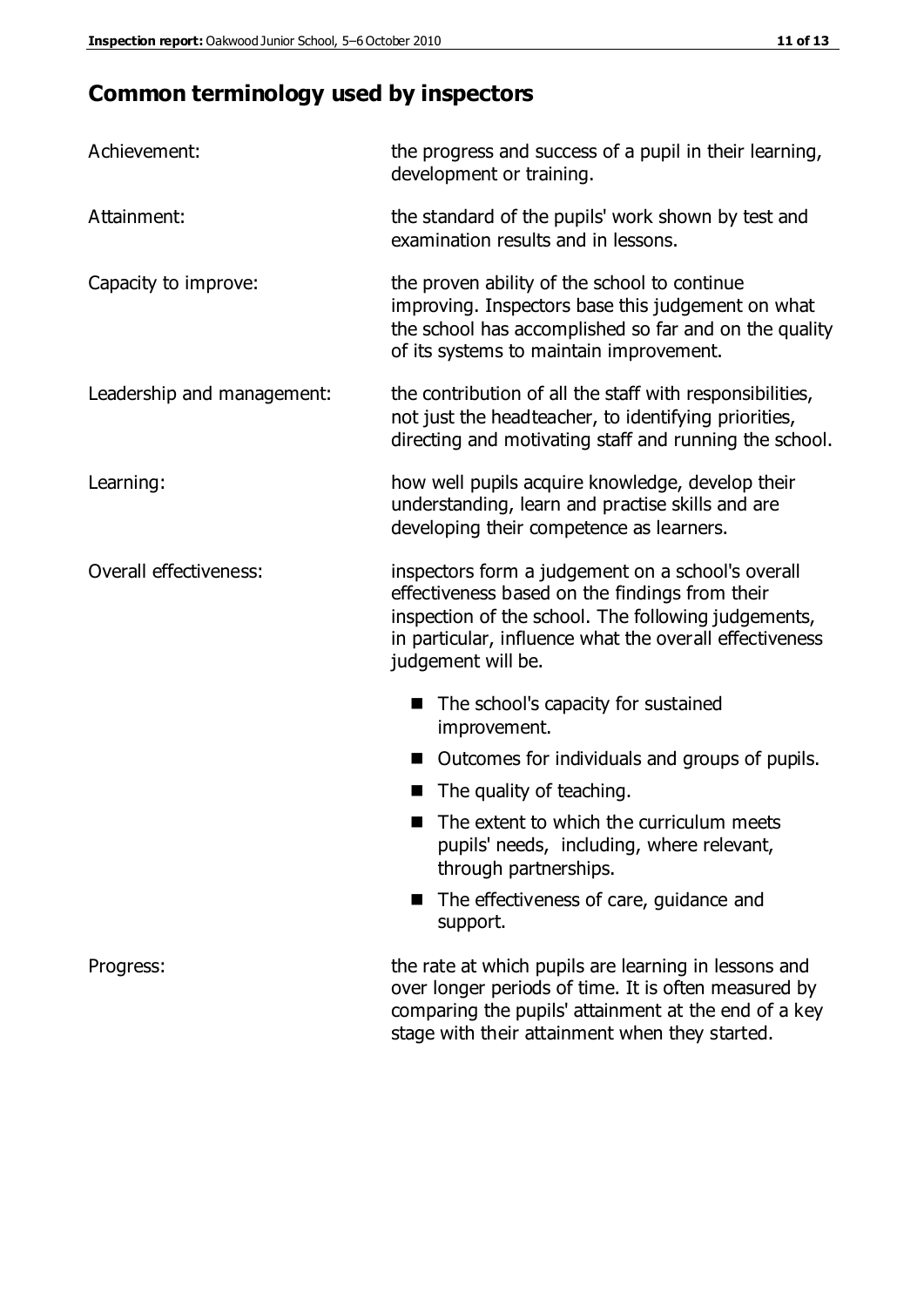#### **This letter is provided for the school, parents and carers to share with their children. It describes Ofsted's main findings from the inspection of their school.**

7 October 2010

#### Dear Pupils

#### **Inspection of Oakwood Junior School, Derby, DE24 0DD**

I would like to thank you for your help when the inspection team visited your school recently. This is what we found out.

Yours is a good school. You start Year 3 with below average attainment but by the time you leave school in Year 6, attainment is average. This means that you have made good progress at Oakwood. There are many reasons why you are successful at school. You have good teachers who expect a lot of you and provide you with interesting, challenging lessons. The staff look after you really well. You have super relationships with the staff and with each other because you feel very happy and safe in school. The school leaders are always trying to find new ways to make your learning better. You do your bit too! You love challenges and make the right choices through 'learning to learn' which help you to behave well. Sometimes your behaviour is 'top-class'.

I have asked the staff to do a few things to make your learning better. The teachers

■ are to give close attention to improving your calculation and recording skills to help you find the right answers when you carry out problem-solving tasks. They are also to keep a close eye on your spelling because the mistakes you sometimes make spoil your writing. They are to make sure that you keep learning at a fast pace in the longer lessons. The staff are to plan more carefully to make sure you know more about the people of different cultures around you in the United Kingdom and abroad.

You can help by keeping up your good attendance and working hard, especially in mathematics and writing.

Yours sincerely

Derek Aitken Lead inspector